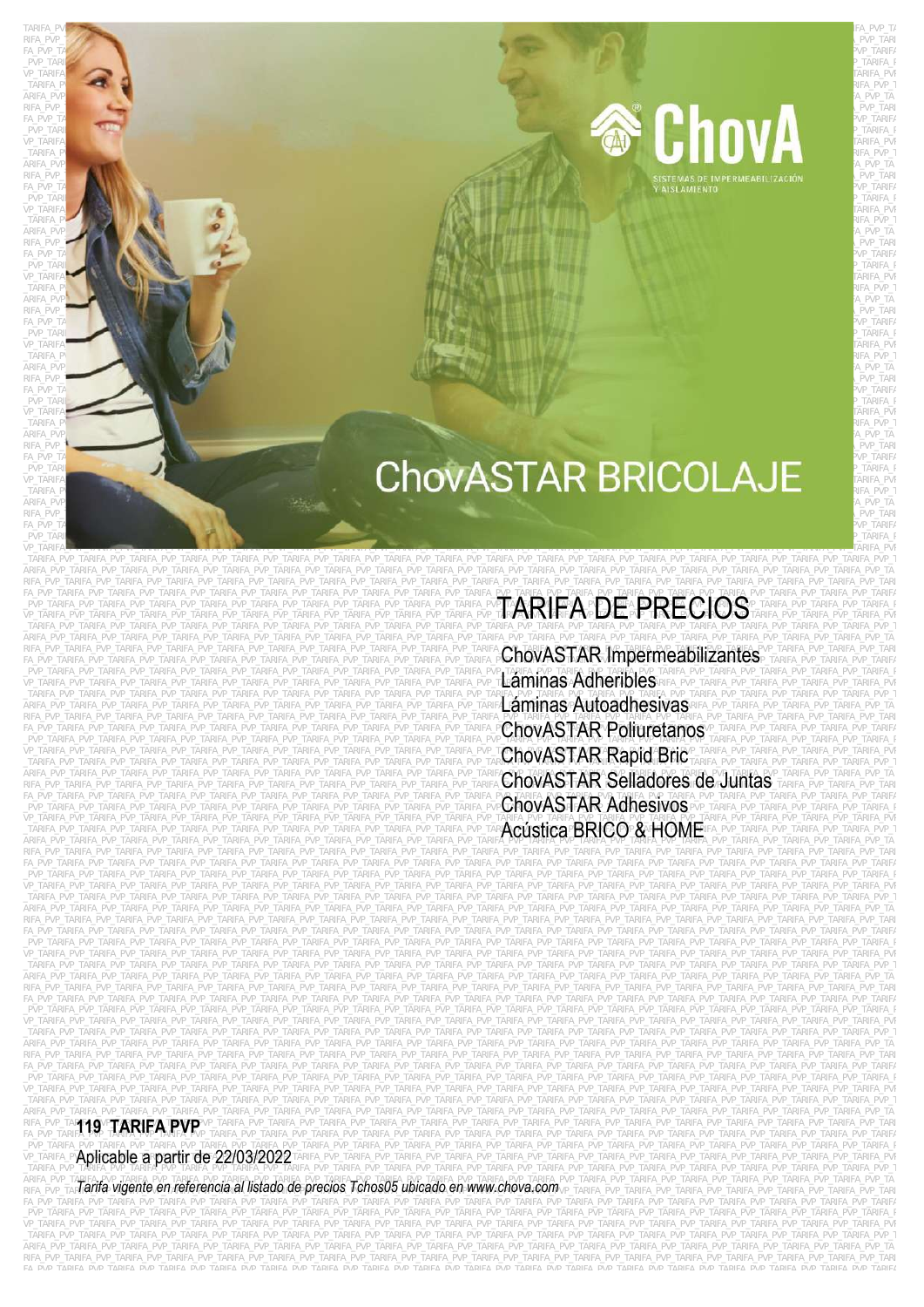

## TARIFA\_PVP\_TARIFA\_PVP\_TARIFA\_PVP\_TARIFA\_PVP\_TARIFA\_PVP\_TARIFA\_PVP\_TARIFA\_PVP\_TARIFA\_PVP\_TARIFA\_PVP\_TARIFA\_PVP\_TARIFA\_PVP\_TARIFA\_PVP\_TARIFA\_PVP\_TARIFA\_PVP\_TARIFA\_PVP\_TARIFA\_PVP\_TARIFA\_PVP\_TA  $\textrm{RIFA\_PVP\_T}$  . The property of the property of the property of the property of the property  $\textrm{PVP\_TARI}$ FALPVP\_TAN<br>PVP\_TARIFA\_PV<br>\_TARIFA\_PV<br>\_TARIFA\_PV ARIFA\_PVP\_TARIFA\_PVP\_TARIFA\_PVP\_TARIFA\_PVP\_TARIFA\_PVP\_TARIFA\_PVP\_TARIFA\_PVP\_TARIFA\_PVP\_TARIFA\_PVP\_TARIFA\_PVP\_TARIFA\_PVP\_TARIFA\_PVP\_TARIFA\_PVP\_TARIFA\_PVP\_TARIFA\_PVP\_TARIFA\_PVP\_TARIFA\_PVP\_TA

| <b>CÓDIGO</b>      | <b>PRODUCTO</b>                                                                                          |              | <b>PRESENTACIÓN</b>                             | <b>PRECIO NETO</b>         |
|--------------------|----------------------------------------------------------------------------------------------------------|--------------|-------------------------------------------------|----------------------------|
| RIEA PVP TARIEA    | Láminas Autoadhesivas                                                                                    |              |                                                 |                            |
| 31401 <sub>P</sub> | ChovASTAR Autoadhesiva Granulo Rojo                                                                      | B            | 25 rollos/PALET<br>150 m <sup>2</sup> /PALET    | 14,21 €/m <sup>2</sup>     |
| 31402              | ChovASTAR Autoadhesiva Granulo Gris Oscuro                                                               | B            | 25 rollos/PALET<br>150 m <sup>2</sup> /PALET    | 14,26 €/m <sup>2</sup>     |
| 31409              | ChovASTAR DECK                                                                                           | $\, {\bf B}$ | 30 rollos/PALET<br>180 m/PALET                  | $6,01 \in$ /m              |
|                    | <b>ChovASTAR Rapid Bric</b>                                                                              |              |                                                 |                            |
| 60020              | RAPID BRIC ALUMINIO C10 NATURAL                                                                          | B            | 3.888 m/PALET<br>27 cajas/PALET                 | 1,88 €/m                   |
| 60030              | RAPID BRIC ALUMINIO C15 NATURAL                                                                          | B            | 27 cajas/PALET<br>2.592 m/PALET                 | 2,36 €/m                   |
| 60060              | RAPID BRIC ALUMINIO C30 NATURAL                                                                          | B            | 27 cajas/PALET <sup>A</sup><br>1.296 m/PALET    | 4,35 €/m                   |
| 60310              | RAPID BRIC ALUMINIO C10 ROJO TEJA                                                                        | В            | 27 cajas/PALET<br>3.888 m/PALET                 | $2,15 \in$ /m              |
| 60320              | RAPID BRIC ALUMINIO C15 ROJO TEJA                                                                        | B            | 27 cajas/PALET<br>2.592 m/PALET                 | 3,31 €/m                   |
| 60330              | RAPID BRIC ALUMINIO C30 ROJO TEJA                                                                        | B            | 27 cajas/PALET<br>1.296 m/PALET                 | 5,75 €/m                   |
|                    | Impermeabilizantes y protectores líquidos                                                                |              |                                                 |                            |
|                    | <b>IMPERMEABILIZANTE FACHADAS</b>                                                                        |              |                                                 | TARIFA_PVP_TARIFA_PVP_TARI |
| 75610              | ChovASTAR impermeabilizante fachadas 20 kg                                                               |              | 720 Kg/PALET<br>36 botes/PALE⊺                  | 4,55 €/Kg                  |
|                    | Paredes/Muros                                                                                            |              |                                                 |                            |
| 75230E             | ChovASTAR Protector de Muros Enterrados 4                                                                | В            | 480 Kg/PALET<br>120 botes/PALET                 | 4,22 €/Kg                  |
| 75200E             | ChovASTAR Preparador de Superficies 4                                                                    | B            | 120 botes/PALET<br>480 Kg/PALET                 | 4,76 €/Kg                  |
| 475300             | ChovASTAR Malla 10x1 ARIFA_PVP_TARIFA_PVP                                                                | B            | 330 rollos/PALET<br>330 u/PALET                 | 18,19 €/u                  |
| 75310              | ChovASTAR Malla Banda 10x0,25                                                                            | (P)          | 19 u/CAJA                                       | 6,44 €/u                   |
|                    | <b>Acústica BRICO &amp; HOME</b>                                                                         |              |                                                 |                            |
| 58064              | ChovAIMPACT 2 HOME 1,20x10 m                                                                             | B            | 960 m <sup>2</sup> /PALET<br>4 bolsas/PALE1     | $0,78 \in$ /m <sup>2</sup> |
| 58065              | ChovAIMPACT 3 HOME 1,20x20 m                                                                             | A            | 444m <sup>2</sup> /BOLSA                        | $0,96 \in /m^2$            |
| 58067              | ChovAIMPACT <sup>5</sup> Home 4,20x20TARIEA                                                              | В            | 96 m <sup>2</sup> /BOLSAF                       | 2,01 €/m <sup>2</sup>      |
| 58066              | ChovAIMPACT Parquet HOME 45,20x20 mA_PVP_TARIFA_PVP_TARIFA_P                                             | В            | 576 m <sup>2</sup> /PALETARI<br>3 bolsas/PALET  | 1,24 €/m <sup>2</sup>      |
| 58058              | PVP TARIFA PVP TARIFA PVF<br>ChovAIMPACT 3 Term HOME<br>  ARIFA_PVP_TARIFA_PVP_TARIFA_PVP_T              | A            | 4 bolsas/PALET<br>384 m <sup>2</sup> /PALET     | 2,58 €/m <sup>2</sup>      |
|                    | ARIFA PVP TARIFA PVP TARIFA PVP TAF<br><b>ChovASTAR Adhesivos</b>                                        |              |                                                 |                            |
| 58100              | CHOVASTAR COLA AISLAMIENTO 20L                                                                           | A            | 36 botes/PALET<br>720 I/PALET                   | 8,93 €/I                   |
| 78301              | CHOVASTAR COLA AISLAMIENTO 5 L                                                                           | A<br>TARIF   | 96 botes/PALET<br>480 VPALETVP                  | $9,08$ €/I                 |
| 78201A             | CHOVASTAR BOTE POLIESTIRENO 1LR<br>PVP TARIFA PVP TARIFA P                                               | B            | <b>P15 cajas/PALETAR</b><br>P180 W/PAMET ARII   | 11,94 €/u                  |
| 78202              | CHOVASTAR BOTE POLIESTIRENO 5L PVP_TARIFA_PVP_TARIFA_PVP_T                                               | B            | 72 unidadeses/PALET<br>72 u/PALET <sup>AP</sup> | 57,85 €/u                  |
|                    | TARIEA PVP TARIEA PVP TAP                                                                                |              |                                                 |                            |
|                    | <b>ChovASTAR Selladores de Juntas de Dilatación</b>                                                      |              |                                                 |                            |
| 50010              | <b>CHOVASTAR MASTIC P15</b><br>PVP TARIFA PVP TARIFA PVP                                                 | (P)          | 2.880 m/PALET<br>40 cajas/PALET                 | 3,50 €/m                   |
| 50030              | <b>CHOVASTAR MASTIC P20</b><br>RIFA PVP TARIFA PVP TARIF                                                 | B            | 40 cajas/PALET<br>41.680 m/PALET                | 4,09 €/m                   |
| 50050              | <b>CHOVASTAR MASTIC P25</b><br>PVP TARIFA PVP TARIFA P                                                   | B            | 40 cajas/PALETA<br><b>\1.200\m/PALET</b> R      | 5,26 €/m                   |
| 50090              | CHOVASTAR REJUNTEX 20<br>PVP TARIFA PVP TARIFA PVP TARIFA PVP                                            | B            | 12 cajas/PALET <sup>A</sup><br>4.200 m/PALET    | $0,37$ €/m                 |
| 50091 <sup>P</sup> | CHOVASTAR REJUNTEXF25VP_TARIFA_PVP_TARIFA_PVP_TARIFA_PVP_TARIF<br>ARIFA PVP TARIFA PVP TARIFA PVP TARIFA | В            | 2.400 m/PALET<br>12 cajas/PALET                 | $0,58 \in$ /m              |
| 50092              | TARIFA_PVP_TARIFA_PVP_TARIFA_PVP_TARIFA_P<br><b>CHOVASTAR REJUNTEX 30</b>                                | (P)          | 12 cajas/PALET<br>1.920 m/PALET                 | $0,81 \in$ /m              |

FA\_PVP\_TA<mark>RIFA\_PVP\_TARIFA\_IPVP\_TARIFA\_PVP\_TARIFA\_PVP\_T</mark>ARIFA\_PVP\_TARIFA\_PVP\_TARIFA\_PVP\_TARIFA\_PVP\_TARIPA\_PVP\_TARIFA\_PVP\_TARIFA\_PVP\_TARIFA\_PVP\_TARIFA\_PVP\_TARIFA\_PVP\_TARIFA\_PVP\_TARIFA\_PVP\_TARIFA\_PVP\_TARIFA\_PVP\_TARIFA\_PVP\_TAR ARIFA\_PVP\_TARIFA\_PVP\_TARIFA\_PVP\_TARIFA\_PVP\_TARIFA\_PVP\_TARIFA\_PVP\_TARIFA\_PVP\_TARIFA\_PVP\_TARIFA\_PVP\_TARIFA\_PVP\_TARIFA\_PVP\_TARIFA\_PVP\_TARIFA\_PVP\_TARIFA\_PVP\_TARIFA\_PVP\_TARIFA\_PVP\_TARIFA\_PVP\_TARIFA\_PVP\_TARIFA\_PVP\_TARIFA\_PVP\_TAR

VP\_TARIFA\_PVP\_TARIFA\_PVP\_TARIFA\_PVP\_TARIFA\_PVP\_TARIFA\_PVP\_TARIFA\_PVP\_TARIFA\_PVP\_TARIFA\_PVP\_TARIFA\_PVP\_TARIFA\_PVP\_TARIFA\_PVP\_TARIFA\_PVP\_TARIFA\_PVP\_TARIFA\_PVP\_TARIFA\_PVP\_TARIFA\_PVP\_TARIFA\_PVP \_TARIFA\_PVP\_TARIFA\_PVP\_TARIFA\_PVP\_TARIFA\_PVP\_TARIFA\_PVP\_TARIFA\_PVP\_TARIFA\_PVP\_TARIFA\_PVP\_TARIFA\_PVP\_TARIFA\_PVP\_TARIFA\_PVP\_TARIFA\_PVP\_TARIFA\_PVP\_TARIFA\_PVP\_TARIFA\_PVP\_TARIFA\_PVP\_TARIFA\_PVP\_T **119 TARIFA PVP 1 / 3**

RIFA\_PVP\_<mark>Aplicable a partir de 22/03/2022</mark> and the contract of the contract of the contract of the contract of the contract of the contract of the contract of the contract of the contract of the contract of the contract o



ARIFA\_PVP<mark>\_</mark>TARIFA\_PVP\_TARIFA\_PVP\_TARIFA\_PVP\_TARIFA\_PVP\_TARIFA\_PVP\_TARIFA\_PVP\_TARIFA\_PVP\_TARIFA\_PVP\_TARIFA\_PVP\_TARiFA\_PVP\_TA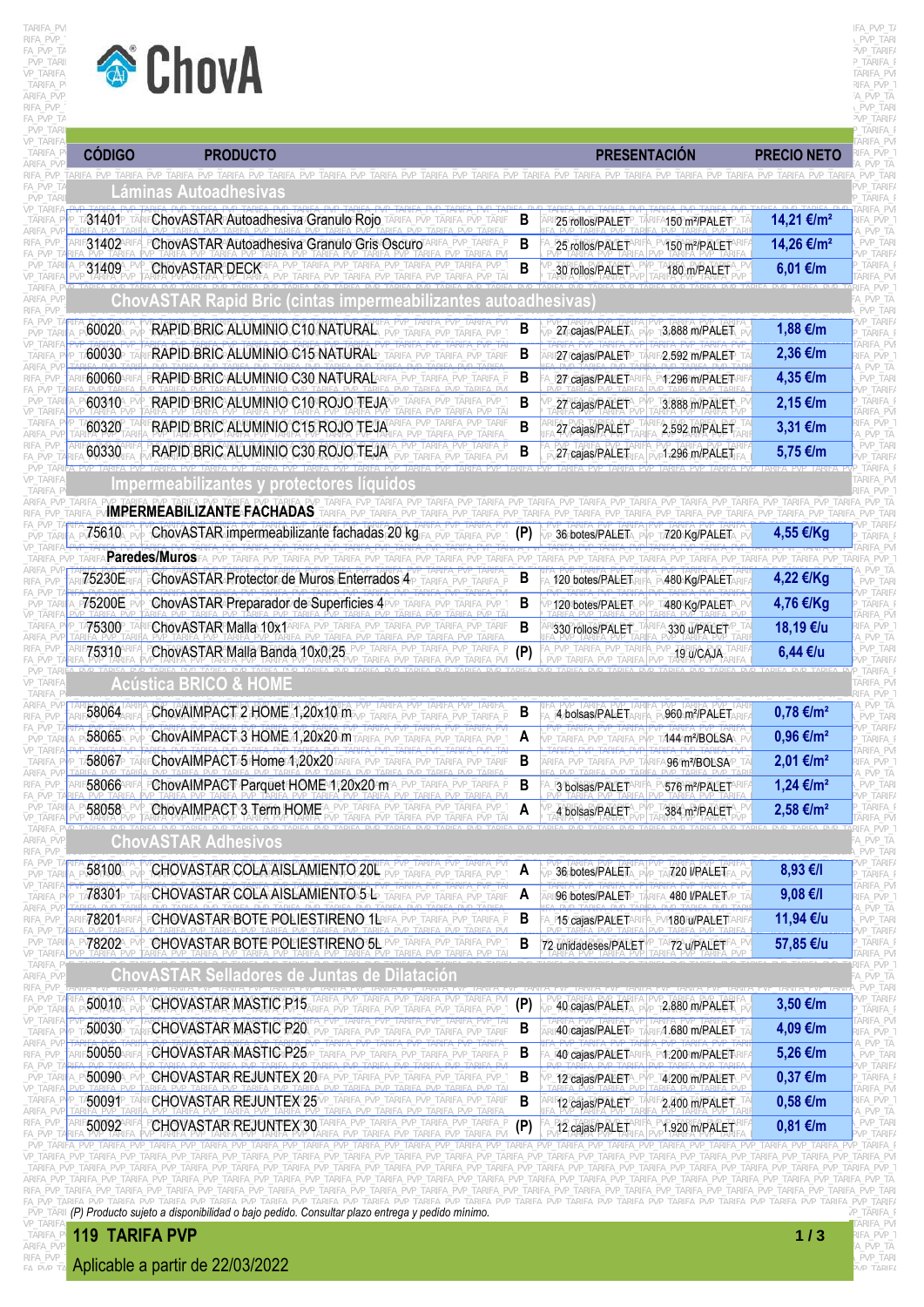



 $\textrm{RIFA\_PVP\_T}$  . PVP\_TARIFA\_PVP\_TARIFA\_PVP\_TARIFA\_PVP\_TARIFA\_PVP\_TARIFA\_PVP\_TARIFA\_PVP\_TARIFA\_PVP\_TARIFA\_PVP\_TARIFA\_PVP\_TARIFA\_PVP\_TARIFA\_PVP\_TARIFA\_PVP\_TARIFA\_PVP\_TARIFA\_PVP\_TARIFA\_PVP\_TARIFA\_PVP\_TARIFA\_PVP\_TARIFA\_PVP\_TAR  $F_A\_PVP\_T$ a $p_A=PQ_P=PQ_P$ \_PVP\_TARIF $p$ vertarifatarifatarifatarifatarifatarifatarifatarifatarifatarifatarifatarifatarifatarifatarifatarifatarifatarifatarifatarifatarifatarifatarifatarifatarifatarifatarifatarifatarifatarifatarifatarifatarifatarifat

VP TARIFA<br>ITARIFA PVP Consulte la Política de Envíos y Devoluciones, así como las condiciones particulares de productos a través de nuestra página TARIFA PVP 1 ARIFA\_PVP\_TARIFA\_PVP\_TARIFA\_PVP\_TARIFA\_PVP\_TARIFA\_PVP\_TARIFA\_PVP\_TARIFA\_PVP\_TARIFA\_PVP\_TARIFA\_PVP\_TARIFA\_PVP\_TARIFA\_PVP\_TARIFA\_PVP\_TARIFA\_PVP\_TARIFA\_PVP\_TARIFA\_PVP\_TARIFA\_PVP\_TARIFA\_PVP\_TARIFA\_PVP\_TARIFA\_PVP\_TARIFA\_PVP\_TAR FA\_PVP\_TARIFA\_PVP\_TARIFA\_PVP\_TARIFA\_PVP\_TARIFA\_PVP\_TARIFA\_PVP\_TARIFA\_PVP\_TARIFA\_PVP\_TARIFA\_PVP\_TARIFA\_PVP\_TARIFA\_PVP\_TARIFA\_PVP\_TARIFA\_PVP\_TARIFA\_PVP\_TARIFA\_PVP\_TARIFA\_PVP\_TARIFA\_PVP\_TARIFA \_PVP\_TARIFA\_PVP\_TARIFA\_PVP\_TARIFA\_PVP\_TARIFA\_PVP\_TARIFA\_PVP\_TARIFA\_PVP\_TARIFA\_PVP\_TARIFA\_PVP\_TARIFA\_PVP\_TARIFA\_PVP\_TARIFA\_PVP\_TARIFA\_PVP\_TARIFA\_PVP\_TARIFA\_PVP\_TARIFA\_PVP\_TARIFA\_PVP\_TARIFA\_PVP\_TARIFA\_PVP\_TARIFA\_PVP\_TARIFA\_P \_TARIFA\_PVP\_TARIFA\_PVP\_TARIFA\_PVP\_TARIFA\_PVP\_TARIFA\_PVP\_TARIFA\_PVP\_TARIFA\_PVP\_TARIFA\_PVP\_TARIFA\_PVP\_TARIFA\_PVP\_TARIFA\_PVP\_TARIFA\_PVP\_TARIFA\_PVP\_TARIFA\_PVP\_TARIFA\_PVP\_TARIFA\_PVP\_TARIFA\_PVP\_TARIFA\_PVP\_TARIFA\_PVP\_TARIFA\_PVP\_T FA\_PVP\_TARIFA\_PVP\_TARIFA\_PVP\_TARIFA\_PVP\_TARIFA\_PVP\_TARIFA\_PVP\_TARIFA\_PVP\_TARIFA\_PVP\_TARIFA\_PVP\_TARIFA\_PVP\_TARIFA\_PVP\_TARIFA\_PVP\_TARIFA\_PVP\_TARIFA\_PVP\_TARIFA\_PVP\_TARIFA\_PVP\_TARIFA\_PVP\_TARIFA \_PVP\_TARIFA\_PVP\_TARIFA\_PVP\_TARIFA\_PVP\_TARIFA\_PVP\_TARIFA\_PVP\_TARIFA\_PVP\_TARIFA\_PVP\_TARIFA\_PVP\_TARIFA\_PVP\_TARIFA\_PVP\_TARIFA\_PVP\_TARIFA\_PVP\_TARIFA\_PVP\_TARIFA\_PVP\_TARIFA\_PVP\_TARIFA\_PVP\_TARIFA\_P VP TARIFA PVP TARIFA **LOS términos y precios que se incorporan en el presente documento anulan los publicados y/o comunicados compre pvP TARIFA PVP TARIFA PVP TARIFA PVP TARIFA PVP TARIFA PVP TARIFA PVP TARIFA PVP TARIFA P** ARIFA\_PVP\_TARIFA\_PVP\_TARIFA\_PVP\_TARIFA\_PVP\_TARIFA\_PVP\_TARIFA\_PVP\_TARIFA\_PV**AT†PF10M1ARI**FA\_PVP\_TARIFA\_PVP\_TARIFA\_PVP\_TARIFA\_PVP\_TARIFA\_PVP\_TARIFA\_PVP\_TARIFA\_PVP\_TARIFA\_PVP\_TARIFA\_PVP\_TARIFA\_PVP\_TARIFA\_PVP\_TARIFA\_PVP\_TARIFA RIFA\_PVP\_TARIFA\_PVP\_TARIFA\_PVP\_TARIFA\_PVP\_TARIFA\_PVP\_TARIFA\_PVP\_TARIFA\_PVP\_TARIFA\_PVP\_TARIFA\_PVP\_TARIFA\_PVP\_TARIFA\_PVP\_TARIFA\_PVP\_TARIFA\_PVP\_TARIFA\_PVP\_TARIFA\_PVP\_TARIFA\_PVP\_TARIFA\_PVP\_TARI FA\_PVP\_TARIFA\_PVP\_TARIFA\_PVP\_TARIFA\_PVP\_TARIFA\_PVP\_TARIFA\_PVP\_TARIFA\_PVP\_TARIFA\_PVP\_TARIFA\_PVP\_TARIFA\_PVP\_TARIFA\_PVP\_TARIFA\_PVP\_TARIFA\_PVP\_TARIFA\_PVP\_TARIFA\_PVP\_TARIFA\_PVP\_TARIFA\_PVP\_TARIFA \_PVP\_TARIFA\_PVP\_TARIFA\_PVP\_TARIFA\_PVP\_TARIFA\_PVP\_TARIFA\_PVP\_TARIFA\_PVP\_TARIFA\_PVP\_TARIFA\_PVP\_TARIFA\_PVP\_TARIFA\_PVP\_TARIFA\_PVP\_TARIFA\_PVP\_TARIFA\_PVP\_TARIFA\_PVP\_TARIFA\_PVP\_TARIFA\_PVP\_TARIFA\_P VP\_TARIFA\_PVP\_TARIFA\_PVP\_TARIFA\_PVP\_TARIFA\_PVP\_TARIFA\_PVP\_TARIFA\_PVP\_TARIFA\_PVP\_TARIFA\_PVP\_TARIFA\_PVP\_TARIFA\_PVP\_TARIFA\_PVP\_TARIFA\_PVP\_TARIFA\_PVP\_TARIFA\_PVP\_TARIFA\_PVP\_TARIFA\_PVP\_TARIFA\_PVP \_TARIFA\_PVP\_TARIFA\_PVP\_TARIFA\_PVP\_TARIFA\_PVP\_TARIFA\_PVP\_TARIFA\_PVP\_TARIFA\_PVP\_TARIFA\_PVP\_TARIFA\_PVP\_TARIFA\_PVP\_TARIFA\_PVP\_TARIFA\_PVP\_TARIFA\_PVP\_TARIFA\_PVP\_TARIFA\_PVP\_TARIFA\_PVP\_TARIFA\_PVP\_T ARIFA\_PVP\_TARIFA\_PVP\_TARIFA\_PVP\_TARIFA\_PVP\_TARIFA\_PVP\_TARIFA\_PVP\_TARIFA\_PVP\_TARIFA\_PVP\_TARIFA\_PVP\_TARIFA\_PVP\_TARIFA\_PVP\_TARIFA\_PVP\_TARIFA\_PVP\_TARIFA\_PVP\_TARIFA\_PVP\_TARIFA\_PVP\_TARIFA\_PVP\_TA RIFA\_PVP\_TARIFA\_PVP\_TARIFA\_PVP\_TARIFA\_PVP\_TARIFA\_PVP\_TARIFA\_PVP\_TARIFA\_PVP\_TARIFA\_PVP\_TARIFA\_PVP\_TARIFA\_PVP\_TARIFA\_PVP\_TARIFA\_PVP\_TARIFA\_PVP\_TARIFA\_PVP\_TARIFA\_PVP\_TARIFA\_PVP\_TARIFA\_PVP\_TARI FA\_PVP\_TARIFA\_PVP\_TARIFA\_PVP\_TARIFA\_PVP\_TARIFA\_PVP\_TARIFA\_PVP\_TARIFA\_PVP\_TARIFA\_PVP\_TARIFA\_PVP\_TARIFA\_PVP\_TARIFA\_PVP\_TARIFA\_PVP\_TARIFA\_PVP\_TARIFA\_PVP\_TARIFA\_PVP\_TARIFA\_PVP\_TARIFA\_PVP\_TARIFA \_PVP\_TARIFA\_PVP\_TARIFA\_PVP\_TARIFA\_PVP\_TARIFA\_PVP\_TARIFA\_PVP\_TARIFA\_PVP\_TARIFA\_PVP\_TARIFA\_PVP\_TARIFA\_PVP\_TARIFA\_PVP\_TARIFA\_PVP\_TARIFA\_PVP\_TARIFA\_PVP\_TARIFA\_PVP\_TARIFA\_PVP\_TARIFA\_PVP\_TARIFA\_P VP\_TARIFA\_PVP\_TARIFA\_PVP\_TARIFA\_PVP\_TARIFA\_PVP\_TARIFA\_PVP\_TARIFA\_PVP\_TARIFA\_PVP\_TARIFA\_PVP\_TARIFA\_PVP\_TARIFA\_PVP\_TARIFA\_PVP\_TARIFA\_PVP\_TARIFA\_PVP\_TARIFA\_PVP\_TARIFA\_PVP\_TARIFA\_PVP\_TARIFA\_PVP \_TARIFA\_PVP\_TARIFA\_PVP\_TARIFA\_PVP\_TARIFA\_PVP\_TARIFA\_PVP\_TARIFA\_PVP\_TARIFA\_PVP\_TARIFA\_PVP\_TARIFA\_PVP\_TARIFA\_PVP\_TARIFA\_PVP\_TARIFA\_PVP\_TARIFA\_PVP\_TARIFA\_PVP\_TARIFA\_PVP\_TARIFA\_PVP\_TARIFA\_PVP\_T ARIFA\_PVP\_TARIFA\_PVP\_TARIFA\_PVP\_TARIFA\_PVP\_TARIFA\_PVP\_TARIFA\_PVP\_TARIFA\_PVP\_TARIFA\_PVP\_TARIFA\_PVP\_TARIFA\_PVP\_TARIFA\_PVP\_TARIFA\_PVP\_TARIFA\_PVP\_TARIFA\_PVP\_TARIFA\_PVP\_TARIFA\_PVP\_TARIFA\_PVP\_TA RIFA\_PVP\_TARIFA\_PVP\_TARIFA\_PVP\_TARIFA\_PVP\_TARIFA\_PVP\_TARIFA\_PVP\_TARIFA\_PVP\_TARIFA\_PVP\_TARIFA\_PVP\_TARIFA\_PVP\_TARIFA\_PVP\_TARIFA\_PVP\_TARIFA\_PVP\_TARIFA\_PVP\_TARIFA\_PVP\_TARIFA\_PVP\_TARIFA\_PVP\_TARI FA\_PVP\_TARIFA\_PVP\_TARIFA\_PVP\_TARIFA\_PVP\_TARIFA\_PVP\_TARIFA\_PVP\_TARIFA\_PVP\_TARIFA\_PVP\_TARIFA\_PVP\_TARIFA\_PVP\_TARIFA\_PVP\_TARIFA\_PVP\_TARIFA\_PVP\_TARIFA\_PVP\_TARIFA\_PVP\_TARIFA\_PVP\_TARIFA\_PVP\_TARIFA \_PVP\_TARIFA\_PVP\_TARIFA\_PVP\_TARIFA\_PVP\_TARIFA\_PVP\_TARIFA\_PVP\_TARIFA\_PVP\_TARIFA\_PVP\_TARIFA\_PVP\_TARIFA\_PVP\_TARIFA\_PVP\_TARIFA\_PVP\_TARIFA\_PVP\_TARIFA\_PVP\_TARIFA\_PVP\_TARIFA\_PVP\_TARIFA\_PVP\_TARIFA\_P VP\_TARIFA\_PVP\_TARIFA\_PVP\_TARIFA\_PVP\_TARIFA\_PVP\_TARIFA\_PVP\_TARIFA\_PVP\_TARIFA\_PVP\_TARIFA\_PVP\_TARIFA\_PVP\_TARIFA\_PVP\_TARIFA\_PVP\_TARIFA\_PVP\_TARIFA\_PVP\_TARIFA\_PVP\_TARIFA\_PVP\_TARIFA\_PVP\_TARIFA\_PVP \_TARIFA\_PVP\_TARIFA\_PVP\_TARIFA\_PVP\_TARIFA\_PVP\_TARIFA\_PVP\_TARIFA\_PVP\_TARIFA\_PVP\_TARIFA\_PVP\_TARIFA\_PVP\_TARIFA\_PVP\_TARIFA\_PVP\_TARIFA\_PVP\_TARIFA\_PVP\_TARIFA\_PVP\_TARIFA\_PVP\_TARIFA\_PVP\_TARIFA\_PVP\_T ARIFA\_PVP\_TARIFA\_PVP\_TARIFA\_PVP\_TARIFA\_PVP\_TARIFA\_PVP\_TARIFA\_PVP\_TARIFA\_PVP\_TARIFA\_PVP\_TARIFA\_PVP\_TARIFA\_PVP\_TARIFA\_PVP\_TARIFA\_PVP\_TARIFA\_PVP\_TARIFA\_PVP\_TARIFA\_PVP\_TARIFA\_PVP\_TARIFA\_PVP\_TA RIFA\_PVP\_TARIFA\_PVP\_TARIFA\_PVP\_TARIFA\_PVP\_TARIFA\_PVP\_TARIFA\_PVP\_TARIFA\_PVP\_TARIFA\_PVP\_TARIFA\_PVP\_TARIFA\_PVP\_TARIFA\_PVP\_TARIFA\_PVP\_TARIFA\_PVP\_TARIFA\_PVP\_TARIFA\_PVP\_TARIFA\_PVP\_TARIFA\_PVP\_TARI FA\_PVP\_TARIFA\_PVP\_TARIFA\_PVP\_TARIFA\_PVP\_TARIFA\_PVP\_TARIFA\_PVP\_TARIFA\_PVP\_TARIFA\_PVP\_TARIFA\_PVP\_TARIFA\_PVP\_TARIFA\_PVP\_TARIFA\_PVP\_TARIFA\_PVP\_TARIFA\_PVP\_TARIFA\_PVP\_TARIFA\_PVP\_TARIFA\_PVP\_TARIFA \_PVP\_TARIFA\_PVP\_TARIFA\_PVP\_TARIFA\_PVP\_TARIFA\_PVP\_TARIFA\_PVP\_TARIFA\_PVP\_TARIFA\_PVP\_TARIFA\_PVP\_TARIFA\_PVP\_TARIFA\_PVP\_TARIFA\_PVP\_TARIFA\_PVP\_TARIFA\_PVP\_TARIFA\_PVP\_TARIFA\_PVP\_TARIFA\_PVP\_TARIFA\_P VP\_TARIFA\_PVP\_TARIFA\_PVP\_TARIFA\_PVP\_TARIFA\_PVP\_TARIFA\_PVP\_TARIFA\_PVP\_TARIFA\_PVP\_TARIFA\_PVP\_TARIFA\_PVP\_TARIFA\_PVP\_TARIFA\_PVP\_TARIFA\_PVP\_TARIFA\_PVP\_TARIFA\_PVP\_TARIFA\_PVP\_TARIFA\_PVP\_TARIFA\_PVP \_TARIFA\_PVP\_TARIFA\_PVP\_TARIFA\_PVP\_TARIFA\_PVP\_TARIFA\_PVP\_TARIFA\_PVP\_TARIFA\_PVP\_TARIFA\_PVP\_TARIFA\_PVP\_TARIFA\_PVP\_TARIFA\_PVP\_TARIFA\_PVP\_TARIFA\_PVP\_TARIFA\_PVP\_TARIFA\_PVP\_TARIFA\_PVP\_TARIFA\_PVP\_T ARIFA\_PVP\_TARIFA\_PVP\_TARIFA\_PVP\_TARIFA\_PVP\_TARIFA\_PVP\_TARIFA\_PVP\_TARIFA\_PVP\_TARIFA\_PVP\_TARIFA\_PVP\_TARIFA\_PVP\_TARIFA\_PVP\_TARIFA\_PVP\_TARIFA\_PVP\_TARIFA\_PVP\_TARIFA\_PVP\_TARIFA\_PVP\_TARIFA\_PVP\_TA RIFA\_PVP\_TARIFA\_PVP\_TARIFA\_PVP\_TARIFA\_PVP\_TARIFA\_PVP\_TARIFA\_PVP\_TARIFA\_PVP\_TARIFA\_PVP\_TARIFA\_PVP\_TARIFA\_PVP\_TARIFA\_PVP\_TARIFA\_PVP\_TARIFA\_PVP\_TARIFA\_PVP\_TARIFA\_PVP\_TARIFA\_PVP\_TARIFA\_PVP\_TARI FA\_PVP\_TARIFA\_PVP\_TARIFA\_PVP\_TARIFA\_PVP\_TARIFA\_PVP\_TARIFA\_PVP\_TARIFA\_PVP\_TARIFA\_PVP\_TARIFA\_PVP\_TARIFA\_PVP\_TARIFA\_PVP\_TARIFA\_PVP\_TARIFA\_PVP\_TARIFA\_PVP\_TARIFA\_PVP\_TARIFA\_PVP\_TARIFA\_PVP\_TARIFA \_PVP\_TARIFA\_PVP\_TARIFA\_PVP\_TARIFA\_PVP\_TARIFA\_PVP\_TARIFA\_PVP\_TARIFA\_PVP\_TARIFA\_PVP\_TARIFA\_PVP\_TARIFA\_PVP\_TARIFA\_PVP\_TARIFA\_PVP\_TARIFA\_PVP\_TARIFA\_PVP\_TARIFA\_PVP\_TARIFA\_PVP\_TARIFA\_PVP\_TARIFA\_P VP\_TARIFA\_PVP\_TARIFA\_PVP\_TARIFA\_PVP\_TARIFA\_PVP\_TARIFA\_PVP\_TARIFA\_PVP\_TARIFA\_PVP\_TARIFA\_PVP\_TARIFA\_PVP\_TARIFA\_PVP\_TARIFA\_PVP\_TARIFA\_PVP\_TARIFA\_PVP\_TARIFA\_PVP\_TARIFA\_PVP\_TARIFA\_PVP\_TARIFA\_PVP \_TARIFA\_PVP\_TARIFA\_PVP\_TARIFA\_PVP\_TARIFA\_PVP\_TARIFA\_PVP\_TARIFA\_PVP\_TARIFA\_PVP\_TARIFA\_PVP\_TARIFA\_PVP\_TARIFA\_PVP\_TARIFA\_PVP\_TARIFA\_PVP\_TARIFA\_PVP\_TARIFA\_PVP\_TARIFA\_PVP\_TARIFA\_PVP\_TARIFA\_PVP\_T ARIFA\_PVP\_TARIFA\_PVP\_TARIFA\_PVP\_TARIFA\_PVP\_TARIFA\_PVP\_TARIFA\_PVP\_TARIFA\_PVP\_TARIFA\_PVP\_TARIFA\_PVP\_TARIFA\_PVP\_TARIFA\_PVP\_TARIFA\_PVP\_TARIFA\_PVP\_TARIFA\_PVP\_TARIFA\_PVP\_TARIFA\_PVP\_TARIFA\_PVP\_TA RIFA\_PVP\_TARIFA\_PVP\_TARIFA\_PVP\_TARIFA\_PVP\_TARIFA\_PVP\_TARIFA\_PVP\_TARIFA\_PVP\_TARIFA\_PVP\_TARIFA\_PVP\_TARIFA\_PVP\_TARIFA\_PVP\_TARIFA\_PVP\_TARIFA\_PVP\_TARIFA\_PVP\_TARIFA\_PVP\_TARIFA\_PVP\_TARIFA\_PVP\_TARI FA\_PVP\_TARIFA\_PVP\_TARIFA\_PVP\_TARIFA\_PVP\_TARIFA\_PVP\_TARIFA\_PVP\_TARIFA\_PVP\_TARIFA\_PVP\_TARIFA\_PVP\_TARIFA\_PVP\_TARIFA\_PVP\_TARIFA\_PVP\_TARIFA\_PVP\_TARIFA\_PVP\_TARIFA\_PVP\_TARIFA\_PVP\_TARIFA\_PVP\_TARIFA \_PVP\_TARIFA\_PVP\_TARIFA\_PVP\_TARIFA\_PVP\_TARIFA\_PVP\_TARIFA\_PVP\_TARIFA\_PVP\_TARIFA\_PVP\_TARIFA\_PVP\_TARIFA\_PVP\_TARIFA\_PVP\_TARIFA\_PVP\_TARIFA\_PVP\_TARIFA\_PVP\_TARIFA\_PVP\_TARIFA\_PVP\_TARIFA\_PVP\_TARIFA\_P VP\_TARIFA\_PVP\_TARIFA\_PVP\_TARIFA\_PVP\_TARIFA\_PVP\_TARIFA\_PVP\_TARIFA\_PVP\_TARIFA\_PVP\_TARIFA\_PVP\_TARIFA\_PVP\_TARIFA\_PVP\_TARIFA\_PVP\_TARIFA\_PVP\_TARIFA\_PVP\_TARIFA\_PVP\_TARIFA\_PVP\_TARIFA\_PVP\_TARIFA\_PVP \_TARIFA\_PVP\_TARIFA\_PVP\_TARIFA\_PVP\_TARIFA\_PVP\_TARIFA\_PVP\_TARIFA\_PVP\_TARIFA\_PVP\_TARIFA\_PVP\_TARIFA\_PVP\_TARIFA\_PVP\_TARIFA\_PVP\_TARIFA\_PVP\_TARIFA\_PVP\_TARIFA\_PVP\_TARIFA\_PVP\_TARIFA\_PVP\_TARIFA\_PVP\_T ARIFA\_PVP\_TARIFA\_PVP\_TARIFA\_PVP\_TARIFA\_PVP\_TARIFA\_PVP\_TARIFA\_PVP\_TARIFA\_PVP\_TARIFA\_PVP\_TARIFA\_PVP\_TARIFA\_PVP\_TARIFA\_PVP\_TARIFA\_PVP\_TARIFA\_PVP\_TARIFA\_PVP\_TARIFA\_PVP\_TARIFA\_PVP\_TARIFA\_PVP\_TA RIFA\_PVP\_TARIFA\_PVP\_TARIFA\_PVP\_TARIFA\_PVP\_TARIFA\_PVP\_TARIFA\_PVP\_TARIFA\_PVP\_TARIFA\_PVP\_TARIFA\_PVP\_TARIFA\_PVP\_TARIFA\_PVP\_TARIFA\_PVP\_TARIFA\_PVP\_TARIFA\_PVP\_TARIFA\_PVP\_TARIFA\_PVP\_TARIFA\_PVP\_TARI FA\_PVP\_TARIFA\_PVP\_TARIFA\_PVP\_TARIFA\_PVP\_TARIFA\_PVP\_TARIFA\_PVP\_TARIFA\_PVP\_TARIFA\_PVP\_TARIFA\_PVP\_TARIFA\_PVP\_TARIFA\_PVP\_TARIFA\_PVP\_TARIFA\_PVP\_TARIFA\_PVP\_TARIFA\_PVP\_TARIFA\_PVP\_TARIFA\_PVP\_TARIFA \_PVP\_TARIFA\_PVP\_TARIFA\_PVP\_TARIFA\_PVP\_TARIFA\_PVP\_TARIFA\_PVP\_TARIFA\_PVP\_TARIFA\_PVP\_TARIFA\_PVP\_TARIFA\_PVP\_TARIFA\_PVP\_TARIFA\_PVP\_TARIFA\_PVP\_TARIFA\_PVP\_TARIFA\_PVP\_TARIFA\_PVP\_TARIFA\_PVP\_TARIFA\_P VP\_TARIFA\_PVP\_TARIFA\_PVP\_TARIFA\_PVP\_TARIFA\_PVP\_TARIFA\_PVP\_TARIFA\_PVP\_TARIFA\_PVP\_TARIFA\_PVP\_TARIFA\_PVP\_TARIFA\_PVP\_TARIFA\_PVP\_TARIFA\_PVP\_TARIFA\_PVP\_TARIFA\_PVP\_TARIFA\_PVP\_TARIFA\_PVP\_TARIFA\_PVP \_TARIFA\_PVP\_TARIFA\_PVP\_TARIFA\_PVP\_TARIFA\_PVP\_TARIFA\_PVP\_TARIFA\_PVP\_TARIFA\_PVP\_TARIFA\_PVP\_TARIFA\_PVP\_TARIFA\_PVP\_TARIFA\_PVP\_TARIFA\_PVP\_TARIFA\_PVP\_TARIFA\_PVP\_TARIFA\_PVP\_TARIFA\_PVP\_TARIFA\_PVP\_T ARIFA\_PVP\_TARIFA\_PVP\_TARIFA\_PVP\_TARIFA\_PVP\_TARIFA\_PVP\_TARIFA\_PVP\_TARIFA\_PVP\_TARIFA\_PVP\_TARIFA\_PVP\_TARIFA\_PVP\_TARIFA\_PVP\_TARIFA\_PVP\_TARIFA\_PVP\_TARIFA\_PVP\_TARIFA\_PVP\_TARIFA\_PVP\_TARIFA\_PVP\_TA RIFA\_PVP\_TARIFA\_PVP\_TARIFA\_PVP\_TARIFA\_PVP\_TARIFA\_PVP\_TARIFA\_PVP\_TARIFA\_PVP\_TARIFA\_PVP\_TARIFA\_PVP\_TARIFA\_PVP\_TARIFA\_PVP\_TARIFA\_PVP\_TARIFA\_PVP\_TARIFA\_PVP\_TARIFA\_PVP\_TARIFA\_PVP\_TARIFA\_PVP\_TARI FA\_PVP\_TARIFA\_PVP\_TARIFA\_PVP\_TARIFA\_PVP\_TARIFA\_PVP\_TARIFA\_PVP\_TARIFA\_PVP\_TARIFA\_PVP\_TARIFA\_PVP\_TARIFA\_PVP\_TARIFA\_PVP\_TARIFA\_PVP\_TARIFA\_PVP\_TARIFA\_PVP\_TARIFA\_PVP\_TARIFA\_PVP\_TARIFA\_PVP\_TARIFA \_PVP\_TARIFA\_PVP\_TARIFA\_PVP\_TARIFA\_PVP\_TARIFA\_PVP\_TARIFA\_PVP\_TARIFA\_PVP\_TARIFA\_PVP\_TARIFA\_PVP\_TARIFA\_PVP\_TARIFA\_PVP\_TARIFA\_PVP\_TARIFA\_PVP\_TARIFA\_PVP\_TARIFA\_PVP\_TARIFA\_PVP\_TARIFA\_PVP\_TARIFA\_P VP\_TARIFA\_PVP\_TARIFA\_PVP\_TARIFA\_PVP\_TARIFA\_PVP\_TARIFA\_PVP\_TARIFA\_PVP\_TARIFA\_PVP\_TARIFA\_PVP\_TARIFA\_PVP\_TARIFA\_PVP\_TARIFA\_PVP\_TARIFA\_PVP\_TARIFA\_PVP\_TARIFA\_PVP\_TARIFA\_PVP\_TARIFA\_PVP\_TARIFA\_PVP \_TARIFA\_PVP\_TARIFA\_PVP\_TARIFA\_PVP\_TARIFA\_PVP\_TARIFA\_PVP\_TARIFA\_PVP\_TARIFA\_PVP\_TARIFA\_PVP\_TARIFA\_PVP\_TARIFA\_PVP\_TARIFA\_PVP\_TARIFA\_PVP\_TARIFA\_PVP\_TARIFA\_PVP\_TARIFA\_PVP\_TARIFA\_PVP\_TARIFA\_PVP\_T ARIFA\_PVP\_TARIFA\_PVP\_TARIFA\_PVP\_TARIFA\_PVP\_TARIFA\_PVP\_TARIFA\_PVP\_TARIFA\_PVP\_TARIFA\_PVP\_TARIFA\_PVP\_TARIFA\_PVP\_TARIFA\_PVP\_TARIFA\_PVP\_TARIFA\_PVP\_TARIFA\_PVP\_TARIFA\_PVP\_TARIFA\_PVP\_TARIFA\_PVP\_TA RIFA\_PVP\_TARIFA\_PVP\_TARIFA\_PVP\_TARIFA\_PVP\_TARIFA\_PVP\_TARIFA\_PVP\_TARIFA\_PVP\_TARIFA\_PVP\_TARIFA\_PVP\_TARIFA\_PVP\_TARIFA\_PVP\_TARIFA\_PVP\_TARIFA\_PVP\_TARIFA\_PVP\_TARIFA\_PVP\_TARIFA\_PVP\_TARIFA\_PVP\_TARI FA\_PVP\_TARIFA\_PVP\_TARIFA\_PVP\_TARIFA\_PVP\_TARIFA\_PVP\_TARIFA\_PVP\_TARIFA\_PVP\_TARIFA\_PVP\_TARIFA\_PVP\_TARIFA\_PVP\_TARIFA\_PVP\_TARIFA\_PVP\_TARIFA\_PVP\_TARIFA\_PVP\_TARIFA\_PVP\_TARIFA\_PVP\_TARIFA\_PVP\_TARIFA \_PVP\_TARIFA\_PVP\_TARIFA\_PVP\_TARIFA\_PVP\_TARIFA\_PVP\_TARIFA\_PVP\_TARIFA\_PVP\_TARIFA\_PVP\_TARIFA\_PVP\_TARIFA\_PVP\_TARIFA\_PVP\_TARIFA\_PVP\_TARIFA\_PVP\_TARIFA\_PVP\_TARIFA\_PVP\_TARIFA\_PVP\_TARIFA\_PVP\_TARIFA\_P VP\_TARIFA\_PVP\_TARIFA\_PVP\_TARIFA\_PVP\_TARIFA\_PVP\_TARIFA\_PVP\_TARIFA\_PVP\_TARIFA\_PVP\_TARIFA\_PVP\_TARIFA\_PVP\_TARIFA\_PVP\_TARIFA\_PVP\_TARIFA\_PVP\_TARIFA\_PVP\_TARIFA\_PVP\_TARIFA\_PVP\_TARIFA\_PVP\_TARIFA\_PVP \_TARIFA\_PVP\_TARIFA\_PVP\_TARIFA\_PVP\_TARIFA\_PVP\_TARIFA\_PVP\_TARIFA\_PVP\_TARIFA\_PVP\_TARIFA\_PVP\_TARIFA\_PVP\_TARIFA\_PVP\_TARIFA\_PVP\_TARIFA\_PVP\_TARIFA\_PVP\_TARIFA\_PVP\_TARIFA\_PVP\_TARIFA\_PVP\_TARIFA\_PVP\_T ARIFA\_PVP\_TARIFA\_PVP\_TARIFA\_PVP\_TARIFA\_PVP\_TARIFA\_PVP\_TARIFA\_PVP\_TARIFA\_PVP\_TARIFA\_PVP\_TARIFA\_PVP\_TARIFA\_PVP\_TARIFA\_PVP\_TARIFA\_PVP\_TARIFA\_PVP\_TARIFA\_PVP\_TARIFA\_PVP\_TARIFA\_PVP\_TARIFA\_PVP\_TA RIFA\_PVP\_TARIFA\_PVP\_TARIFA\_PVP\_TARIFA\_PVP\_TARIFA\_PVP\_TARIFA\_PVP\_TARIFA\_PVP\_TARIFA\_PVP\_TARIFA\_PVP\_TARIFA\_PVP\_TARIFA\_PVP\_TARIFA\_PVP\_TARIFA\_PVP\_TARIFA\_PVP\_TARIFA\_PVP\_TARIFA\_PVP\_TARIFA\_PVP\_TARI FA\_PVP\_TARIFA\_PVP\_TARIFA\_PVP\_TARIFA\_PVP\_TARIFA\_PVP\_TARIFA\_PVP\_TARIFA\_PVP\_TARIFA\_PVP\_TARIFA\_PVP\_TARIFA\_PVP\_TARIFA\_PVP\_TARIFA\_PVP\_TARIFA\_PVP\_TARIFA\_PVP\_TARIFA\_PVP\_TARIFA\_PVP\_TARIFA\_PVP\_TARIFA \_PVP\_TARIFA\_PVP\_TARIFA\_PVP\_TARIFA\_PVP\_TARIFA\_PVP\_TARIFA\_PVP\_TARIFA\_PVP\_TARIFA\_PVP\_TARIFA\_PVP\_TARIFA\_PVP\_TARIFA\_PVP\_TARIFA\_PVP\_TARIFA\_PVP\_TARIFA\_PVP\_TARIFA\_PVP\_TARIFA\_PVP\_TARIFA\_PVP\_TARIFA\_P VP\_TARIFA\_PVP\_TARIFA\_PVP\_TARIFA\_PVP\_TARIFA\_PVP\_TARIFA\_PVP\_TARIFA\_PVP\_TARIFA\_PVP\_TARIFA\_PVP\_TARIFA\_PVP\_TARIFA\_PVP\_TARIFA\_PVP\_TARIFA\_PVP\_TARIFA\_PVP\_TARIFA\_PVP\_TARIFA\_PVP\_TARIFA\_PVP\_TARIFA\_PVP \_TARIFA\_PVP\_TARIFA\_PVP\_TARIFA\_PVP\_TARIFA\_PVP\_TARIFA\_PVP\_TARIFA\_PVP\_TARIFA\_PVP\_TARIFA\_PVP\_TARIFA\_PVP\_TARIFA\_PVP\_TARIFA\_PVP\_TARIFA\_PVP\_TARIFA\_PVP\_TARIFA\_PVP\_TARIFA\_PVP\_TARIFA\_PVP\_TARIFA\_PVP\_T ARIFA\_PVP\_TARIFA\_PVP\_TARIFA\_PVP\_TARIFA\_PVP\_TARIFA\_PVP\_TARIFA\_PVP\_TARIFA\_PVP\_TARIFA\_PVP\_TARIFA\_PVP\_TARIFA\_PVP\_TARIFA\_PVP\_TARIFA\_PVP\_TARIFA\_PVP\_TARIFA\_PVP\_TARIFA\_PVP\_TARIFA\_PVP\_TARIFA\_PVP\_TA RIFA\_PVP\_TARIFA\_PVP\_TARIFA\_PVP\_TARIFA\_PVP\_TARIFA\_PVP\_TARIFA\_PVP\_TARIFA\_PVP\_TARIFA\_PVP\_TARIFA\_PVP\_TARIFA\_PVP\_TARIFA\_PVP\_TARIFA\_PVP\_TARIFA\_PVP\_TARIFA\_PVP\_TARIFA\_PVP\_TARIFA\_PVP\_TARIFA\_PVP\_TARI FA\_PVP\_TARIFA\_PVP\_TARIFA\_PVP\_TARIFA\_PVP\_TARIFA\_PVP\_TARIFA\_PVP\_TARIFA\_PVP\_TARIFA\_PVP\_TARIFA\_PVP\_TARIFA\_PVP\_TARIFA\_PVP\_TARIFA\_PVP\_TARIFA\_PVP\_TARIFA\_PVP\_TARIFA\_PVP\_TARIFA\_PVP\_TARIFA\_PVP\_TARIFA \_PVP\_TARIFA\_PVP\_TARIFA\_PVP\_TARIFA\_PVP\_TARIFA\_PVP\_TARIFA\_PVP\_TARIFA\_PVP\_TARIFA\_PVP\_TARIFA\_PVP\_TARIFA\_PVP\_TARIFA\_PVP\_TARIFA\_PVP\_TARIFA\_PVP\_TARIFA\_PVP\_TARIFA\_PVP\_TARIFA\_PVP\_TARIFA\_PVP\_TARIFA\_P VP\_TARIFA\_PVP\_TARIFA\_PVP\_TARIFA\_PVP\_TARIFA\_PVP\_TARIFA\_PVP\_TARIFA\_PVP\_TARIFA\_PVP\_TARIFA\_PVP\_TARIFA\_PVP\_TARIFA\_PVP\_TARIFA\_PVP\_TARIFA\_PVP\_TARIFA\_PVP\_TARIFA\_PVP\_TARIFA\_PVP\_TARIFA\_PVP\_TARIFA\_PVP \_TARIFA\_PVP\_TARIFA\_PVP\_TARIFA\_PVP\_TARIFA\_PVP\_TARIFA\_PVP\_TARIFA\_PVP\_TARIFA\_PVP\_TARIFA\_PVP\_TARIFA\_PVP\_TARIFA\_PVP\_TARIFA\_PVP\_TARIFA\_PVP\_TARIFA\_PVP\_TARIFA\_PVP\_TARIFA\_PVP\_TARIFA\_PVP\_TARIFA\_PVP\_T ARIFA\_PVP\_TARIFA\_PVP\_TARIFA\_PVP\_TARIFA\_PVP\_TARIFA\_PVP\_TARIFA\_PVP\_TARIFA\_PVP\_TARIFA\_PVP\_TARIFA\_PVP\_TARIFA\_PVP\_TARIFA\_PVP\_TARIFA\_PVP\_TARIFA\_PVP\_TARIFA\_PVP\_TARIFA\_PVP\_TARIFA\_PVP\_TARIFA\_PVP\_TA RIFA\_PVP\_TARIFA\_PVP\_TARIFA\_PVP\_TARIFA\_PVP\_TARIFA\_PVP\_TARIFA\_PVP\_TARIFA\_PVP\_TARIFA\_PVP\_TARIFA\_PVP\_TARIFA\_PVP\_TARIFA\_PVP\_TARIFA\_PVP\_TARIFA\_PVP\_TARIFA\_PVP\_TARIFA\_PVP\_TARIFA\_PVP\_TARIFA\_PVP\_TARI FA\_PVP\_TARIFA\_PVP\_TARIFA\_PVP\_TARIFA\_PVP\_TARIFA\_PVP\_TARIFA\_PVP\_TARIFA\_PVP\_TARIFA\_PVP\_TARIFA\_PVP\_TARIFA\_PVP\_TARIFA\_PVP\_TARIFA\_PVP\_TARIFA\_PVP\_TARIFA\_PVP\_TARIFA\_PVP\_TARIFA\_PVP\_TARIFA\_PVP\_TARIFA \_PVP\_TARIFA\_PVP\_TARIFA\_PVP\_TARIFA\_PVP\_TARIFA\_PVP\_TARIFA\_PVP\_TARIFA\_PVP\_TARIFA\_PVP\_TARIFA\_PVP\_TARIFA\_PVP\_TARIFA\_PVP\_TARIFA\_PVP\_TARIFA\_PVP\_TARIFA\_PVP\_TARIFA\_PVP\_TARIFA\_PVP\_TARIFA\_PVP\_TARIFA\_P VP\_TARIFA\_PVP\_TARIFA\_PVP\_TARIFA\_PVP\_TARIFA\_PVP\_TARIFA\_PVP\_TARIFA\_PVP\_TARIFA\_PVP\_TARIFA\_PVP\_TARIFA\_PVP\_TARIFA\_PVP\_TARIFA\_PVP\_TARIFA\_PVP\_TARIFA\_PVP\_TARIFA\_PVP\_TARIFA\_PVP\_TARIFA\_PVP\_TARIFA\_PVP \_TARIFA\_PVP\_TARIFA\_PVP\_TARIFA\_PVP\_TARIFA\_PVP\_TARIFA\_PVP\_TARIFA\_PVP\_TARIFA\_PVP\_TARIFA\_PVP\_TARIFA\_PVP\_TARIFA\_PVP\_TARIFA\_PVP\_TARIFA\_PVP\_TARIFA\_PVP\_TARIFA\_PVP\_TARIFA\_PVP\_TARIFA\_PVP\_TARIFA\_PVP\_T ARIFA\_PVP\_TARIFA\_PVP\_TARIFA\_PVP\_TARIFA\_PVP\_TARIFA\_PVP\_TARIFA\_PVP\_TARIFA\_PVP\_TARIFA\_PVP\_TARIFA\_PVP\_TARIFA\_PVP\_TARIFA\_PVP\_TARIFA\_PVP\_TARIFA\_PVP\_TARIFA\_PVP\_TARIFA\_PVP\_TARIFA\_PVP\_TARIFA\_PVP\_TA RIFA\_PVP\_TARIFA\_PVP\_TARIFA\_PVP\_TARIFA\_PVP\_TARIFA\_PVP\_TARIFA\_PVP\_TARIFA\_PVP\_TARIFA\_PVP\_TARIFA\_PVP\_TARIFA\_PVP\_TARIFA\_PVP\_TARIFA\_PVP\_TARIFA\_PVP\_TARIFA\_PVP\_TARIFA\_PVP\_TARIFA\_PVP\_TARIFA\_PVP\_TARI FA\_PVP\_TARIFA\_PVP\_TARIFA\_PVP\_TARIFA\_PVP\_TARIFA\_PVP\_TARIFA\_PVP\_TARIFA\_PVP\_TARIFA\_PVP\_TARIFA\_PVP\_TARIFA\_PVP\_TARIFA\_PVP\_TARIFA\_PVP\_TARIFA\_PVP\_TARIFA\_PVP\_TARIFA\_PVP\_TARIFA\_PVP\_TARIFA\_PVP\_TARIFA \_PVP\_TARIFA\_PVP\_TARIFA\_PVP\_TARIFA\_PVP\_TARIFA\_PVP\_TARIFA\_PVP\_TARIFA\_PVP\_TARIFA\_PVP\_TARIFA\_PVP\_TARIFA\_PVP\_TARIFA\_PVP\_TARIFA\_PVP\_TARIFA\_PVP\_TARIFA\_PVP\_TARIFA\_PVP\_TARIFA\_PVP\_TARIFA\_PVP\_TARIFA\_P VP\_TARIFA\_PVP\_TARIFA\_PVP\_TARIFA\_PVP\_TARIFA\_PVP\_TARIFA\_PVP\_TARIFA\_PVP\_TARIFA\_PVP\_TARIFA\_PVP\_TARIFA\_PVP\_TARIFA\_PVP\_TARIFA\_PVP\_TARIFA\_PVP\_TARIFA\_PVP\_TARIFA\_PVP\_TARIFA\_PVP\_TARIFA\_PVP\_TARIFA\_PVP \_TARIFA\_PVP\_TARIFA\_PVP\_TARIFA\_PVP\_TARIFA\_PVP\_TARIFA\_PVP\_TARIFA\_PVP\_TARIFA\_PVP\_TARIFA\_PVP\_TARIFA\_PVP\_TARIFA\_PVP\_TARIFA\_PVP\_TARIFA\_PVP\_TARIFA\_PVP\_TARIFA\_PVP\_TARIFA\_PVP\_TARIFA\_PVP\_TARIFA\_PVP\_T ARIFA\_PVP\_TARIFA\_PVP\_TARIFA\_PVP\_TARIFA\_PVP\_TARIFA\_PVP\_TARIFA\_PVP\_TARIFA\_PVP\_TARIFA\_PVP\_TARIFA\_PVP\_TARIFA\_PVP\_TARIFA\_PVP\_TARIFA\_PVP\_TARIFA\_PVP\_TARIFA\_PVP\_TARIFA\_PVP\_TARIFA\_PVP\_TARIFA\_PVP\_TA RIFA\_PVP\_TARIFA\_PVP\_TARIFA\_PVP\_TARIFA\_PVP\_TARIFA\_PVP\_TARIFA\_PVP\_TARIFA\_PVP\_TARIFA\_PVP\_TARIFA\_PVP\_TARIFA\_PVP\_TARIFA\_PVP\_TARIFA\_PVP\_TARIFA\_PVP\_TARIFA\_PVP\_TARIFA\_PVP\_TARIFA\_PVP\_TARIFA\_PVP\_TARI FA PVP TARIEA DVP TAREA PVP TARIEA PVP TARIEA PVP TARIEA PVP TARIEA PVP TARIEA PVP TARIEA PVP TARIEA DVP TARIEA DVP TARIEA PVP TARIEA PVP TARIEA PVP TARIEA PVP TARIEA PVP TARIEA PVP TARIEA PVP TARIEA PVP TARIEA PVP TARIEA VP\_TARIFA\_PVP\_TARIFA\_PVP\_TARIFA\_PVP\_TARIFA\_PVP\_TARIFA\_PVP\_TARIFA\_PVP\_TARIFA\_PVP\_TARIFA\_PVP\_TARIFA\_PVP\_TARIFA\_PVP\_TARIFA\_PVP\_TARIFA\_PVP\_TARIFA\_PVP\_TARIFA\_PVP\_TARIFA\_PVP\_TARIFA\_PVP\_TARIFA\_PVP \_TARIFA\_PVP\_TARIFA\_PVP\_TARIFA\_PVP\_TARIFA\_PVP\_TARIFA\_PVP\_TARIFA\_PVP\_TARIFA\_PVP\_TARIFA\_PVP\_TARIFA\_PVP\_TARIFA\_PVP\_TARIFA\_PVP\_TARIFA\_PVP\_TARIFA\_PVP\_TARIFA\_PVP\_TARIFA\_PVP\_TARIFA\_PVP\_TARIFA\_PVP\_T **119 TARIFA PVP 2 / 3** anterioridad.

ARIFA\_PVP<mark>\_</mark>TARIFA\_PVP\_TARIFA\_PVP\_TARIFA\_PVP\_TARIFA\_PVP\_TARIFA\_PVP\_TARIFA\_PVP\_TARIFA\_PVP\_TARIFA\_PVP\_TARIFA\_PVP\_TARiFA\_PVP\_TA RIFA\_PVP\_<mark>Aplicable a partir de 22/03/2022</mark> and the contract of the contract of the contract of the contract of the contract of the contract of the contract of the contract of the contract of the contract of the contract o